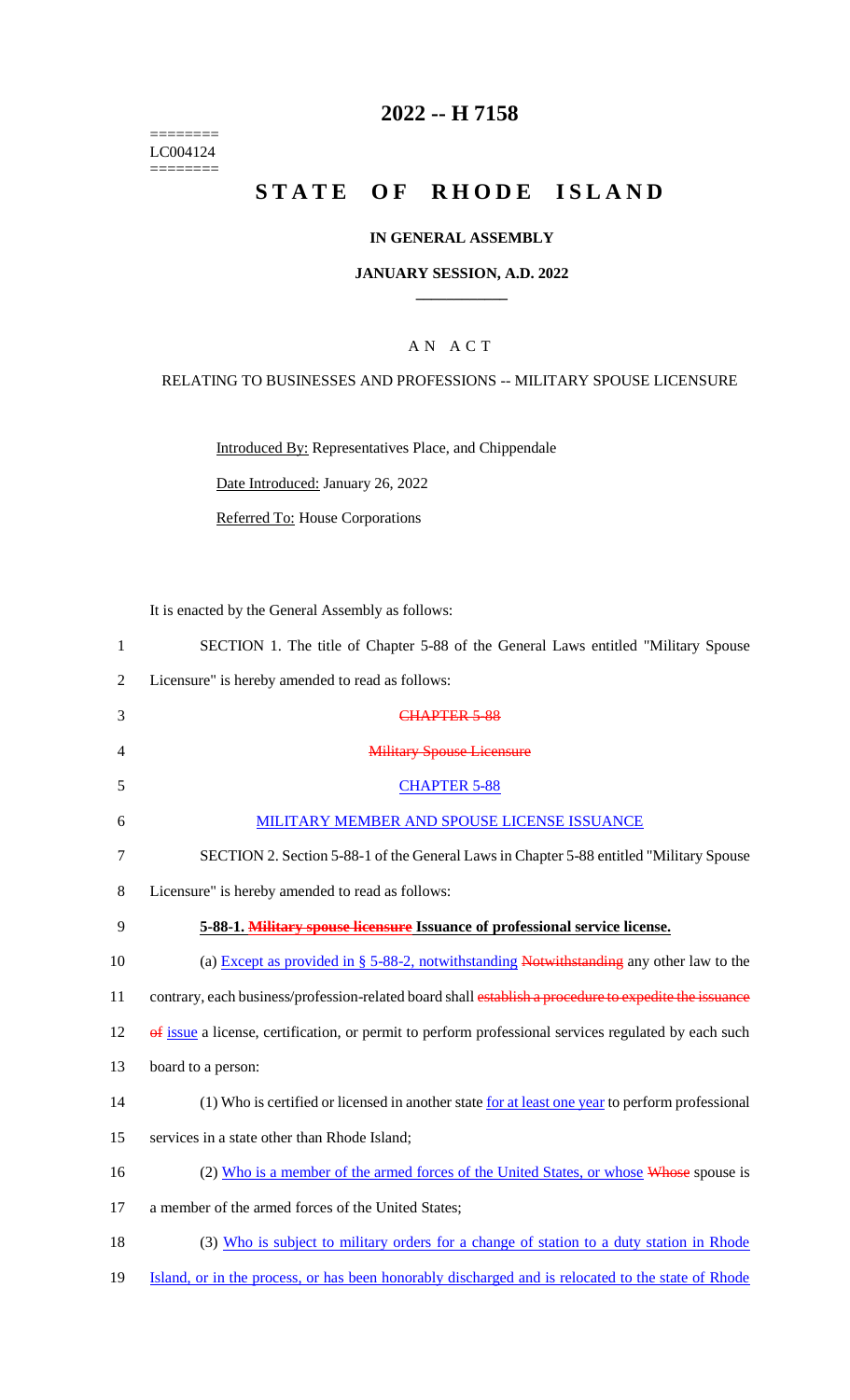- 1 Island or, whose Whose spouse is the subject of a military transfer to Rhode Island; and
- 2 (4) In the situation of a military member's spouse, the spouse Who left employment to 3 accompany the person's spouse military member to Rhode Island. (b) The procedure shall include: (1) Issuing the person a license, certificate, or permit, if, in the opinion of the board, the requirements for certification or licensure of such other state are substantially equivalent to that 7 required in this state;  $\theta$ **F**  (2) Developing a method to authorize the person to perform professional services regulated by the board in this state Upon submission of an affidavit, under penalties of perjury, affirming that 10 a person satisfies the provisions of subsection  $(a)(1)$  of this section, by issuing the person a 11 temporary license, certificate or permit for a limited period of time to allow the person to perform professional services while completing any specific requirements that may be required in this state 13 that were not required in the state in which the person was licensed or certified.; or (3) Establishing that the person is not subject to a disqualification pursuant to the provisions of § 5-88-2. SECTION 3. Chapter 5-88 of the General Laws entitled "Military Spouse Licensure" is hereby amended by adding thereto the following sections: **5-88-2. Disqualification for license issuance.**  19 The provisions of § 5-88-1 shall not apply unless all the following apply: 20 (1) The board in the other state holds the person in good standing; (2) The person does not have a disqualifying criminal record as determined by the board; (3) No board in any other state has revoked the person's occupational license, certificate or permit as a result of negligence or intentional misconduct; (4) The person did not surrender an occupational license, certificate or permit because of negligence or intentional misconduct; (5) The person does not have a complaint, allegation or investigation currently pending before a board in another state which relates to unprofessional conduct or an alleged crime; and 28 (6) The person pays all applicable fees in this state. **5-88-3. Decision.**  The board shall provide the person with a written decision regarding the application for an occupational license, certificate or permit pursuant to the provisions of § 5-88-1 within thirty (30) days after receiving an application. **5-88-4. Appeal.**
- An appeal of an adverse determination or denial of a license, certificate or permit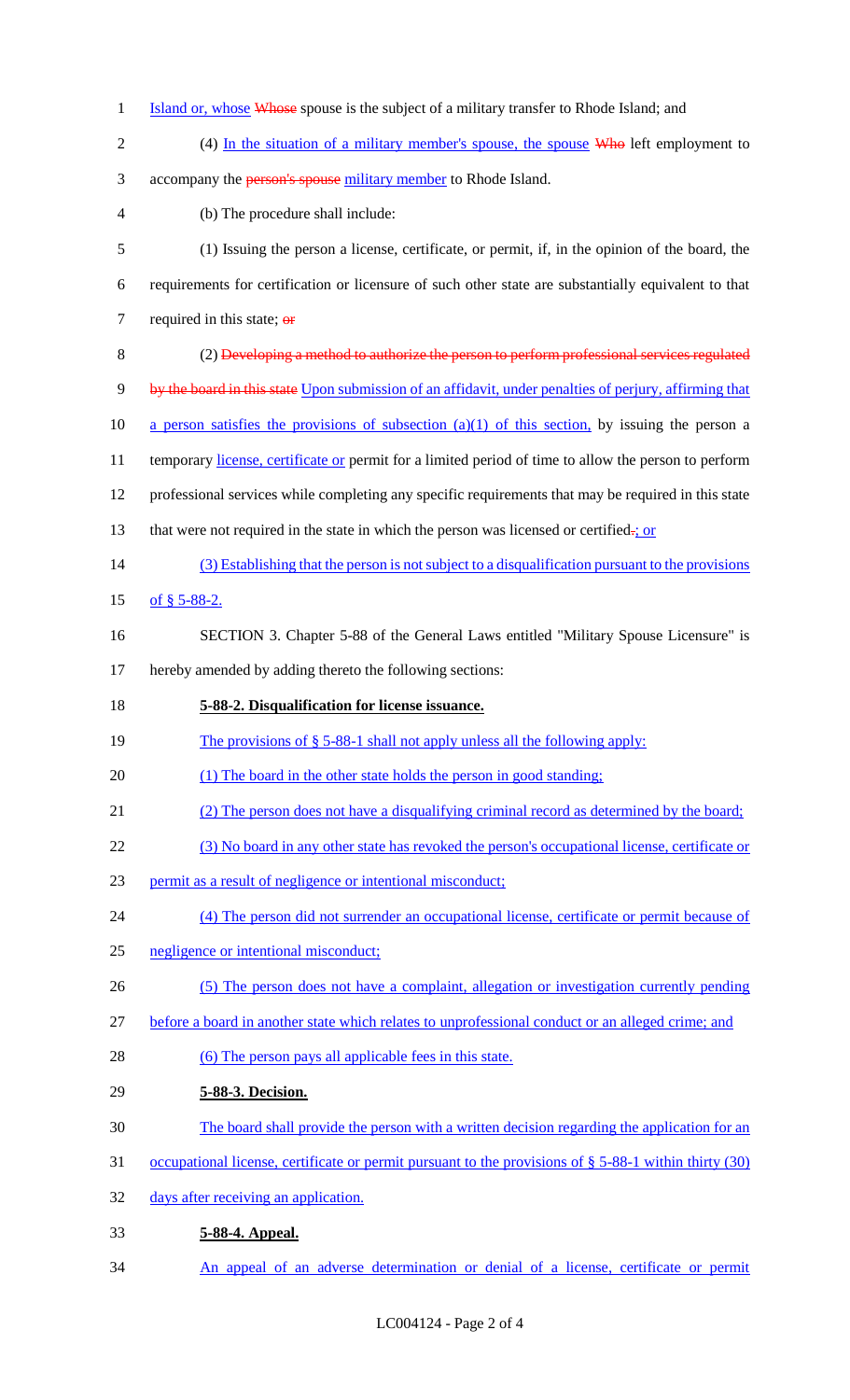- 1 application under the terms of this chapter shall be pursuant to the provisions of chapter 35 of title
- 2 42, the "administrative procedures act".

## 3 **5-88-5. Limitations.**

- 4 (a) An occupational license, certificate or permit issued pursuant to this chapter is valid
- 5 only in this state. It shall not make the person eligible to work in another state under an interstate
- 6 compact or reciprocity agreement unless otherwise provided by law.
- 7 (b) Nothing in this chapter shall be construed to prevent this state from entering into a
- 8 licensing compact or reciprocity agreement with another state, foreign province or foreign country.
- 9 (c) Nothing in this chapter shall be construed to prevent this state from recognizing
- 10 occupational credentials issued by a private certification organization, foreign province, foreign
- 11 country, international organization or other entity.
- 12 (d) Nothing in this chapter shall be construed to require a private certification organization
- 13 to grant or deny private certification to any individual.

# 14 **5-88-6. Military education, training and experience.**

- 15 Notwithstanding any other law to the contrary, the education, training or experience
- 16 requirements for an occupational license, certificate or permit issued pursuant to this chapter are
- 17 completely or partially satisfied, as determined by the regulating occupational licensing board, on
- 18 presentation of satisfactory evidence that the applicant received substantially equivalent education,
- 19 training or experience as a member of the United States armed forces or any national guard or other
- 20 reserve component.

# 21 **5-88-7. Public notice.**

- 22 An occupational licensing board shall prominently print the following on all license,
- 23 certificate or permit applications, and any communication denying a license, certificate or permit,
- 24 and on the board's website: "Pursuant to § 5-88-1 et seq., upon application, this state may recognize
- 25 occupational licenses, certificates or permits obtained from other states for military members and
- 26 their spouses who relocate to this state pursuant to military orders."
- 27 **5-88-8. Preemption.**
- 28 This chapter preempts rules, regulations and ordinances of any city, town, municipality,
- 29 and other subdivisions of the state which regulate occupational licenses, certificates or permits.
- 30 SECTION 4. This act shall take effect upon passage.

======== LC004124 ========